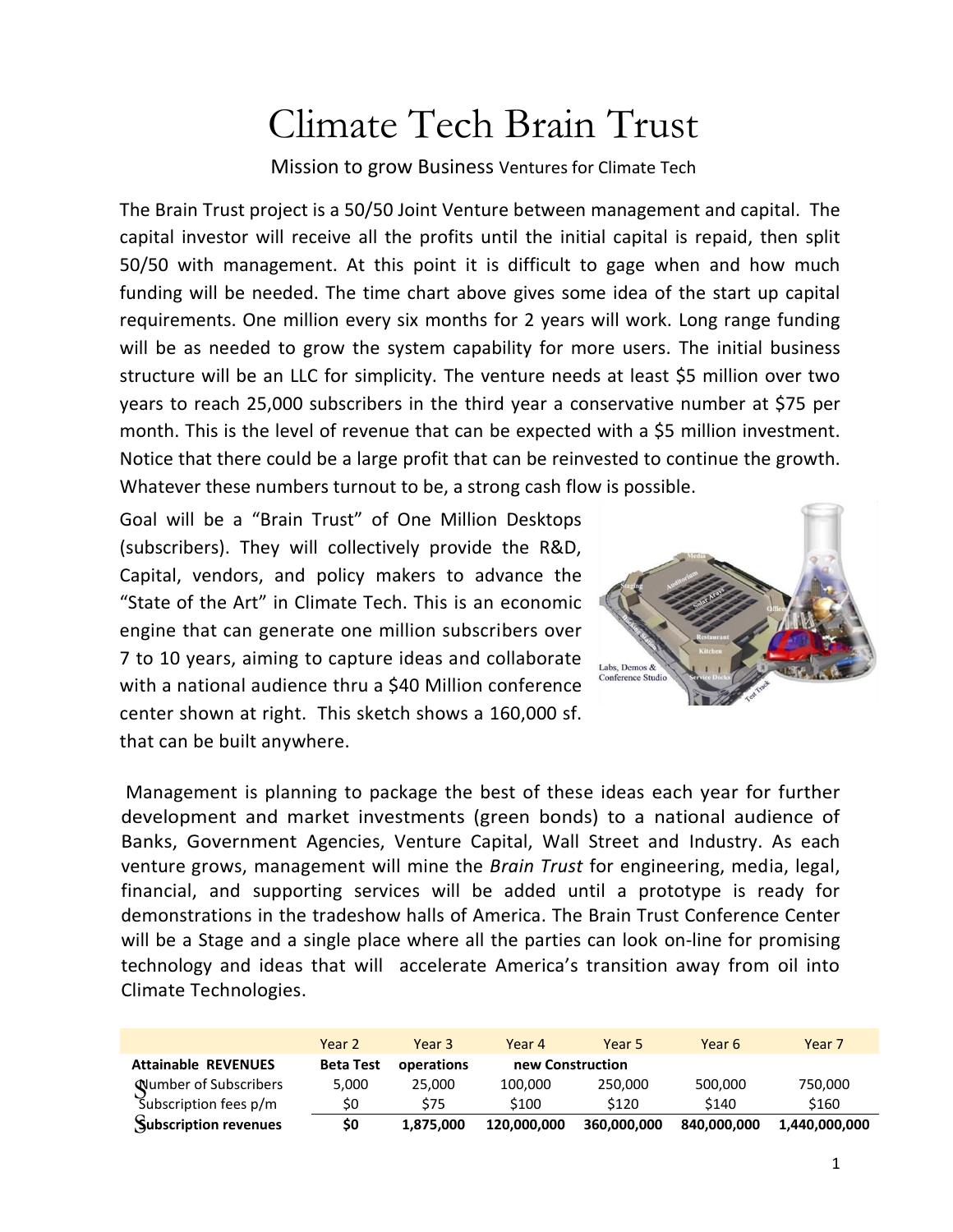# Starting with a Public Conversation

"If Climate Change threatens us all, shouldn't everyone [be talking about it?](https://www.cbsnews.com/news/climate-change-conversations/)" We are looking for a sponsor for one year to spread the awareness with a public conversation. Someone that has the resources and computer team to establish a reply and storage system is needed to sponsor the conversation. It will probably be a stakeholder in the larger picture. The reward for such a sponsor is the data collection, name recognition and growth toward revenue producing services during the first year. The people involved in climate change and the technologies will be a big prize for the right company. Eventually climate change will require a massive collaboration that does many different things to combat the growing crisis. Climate change needs a huge response and the best way to do that is to show ways for making money. New industries such as air capture will evolve from the climate crisis. Carbon Capture could become one of the world's largest industries if the technology can be made to work with storage solutions.

## Mission

A public discussion on how to best develop Climate Tech to get the most impact for Climate Change. Funding a \$1 Million starts the Conversation, grows it for 12 months duration until revenue services can be established. A free conversation may continue

# Operations for first \$1,000,000

First Quarter: Engage a team to handle the conversation and find an office to house them. Buy the core tech needed and install. The Conversation Starts with feeding topics to Twitter: weekly and harvest the responses for the best ideas. Integrate these into a new web site and pick ten responses to show daily. Then start over with new topic each Monday. Store all responses on the cloud, make them searchable.

Second Quarter: Expand team with another writer, researcher, animator, and video producer. Then expand email and social media marketing. Start video conferencing among the staff and train for a daily event.

Third Quarter: Full team in place and rehearsals are over. Go national and expand the conversation into new areas. Produce a daily one-hour zoom video conference in the afternoon with 2 hours to prep and 2 hours afterwards to harvest the contacts and info. Viewers can join with an email link. Mornings are for internal needs, repairs, web site building, and team meetings.

Fourth Quarter: Start marketing to advertisers for funding to continue the conversation. Propose an expansion capital program. Prep for next 12 months. Find larger facilities. Begin Beta Testing with a goal of 5000 users at \$0 p/m by years end.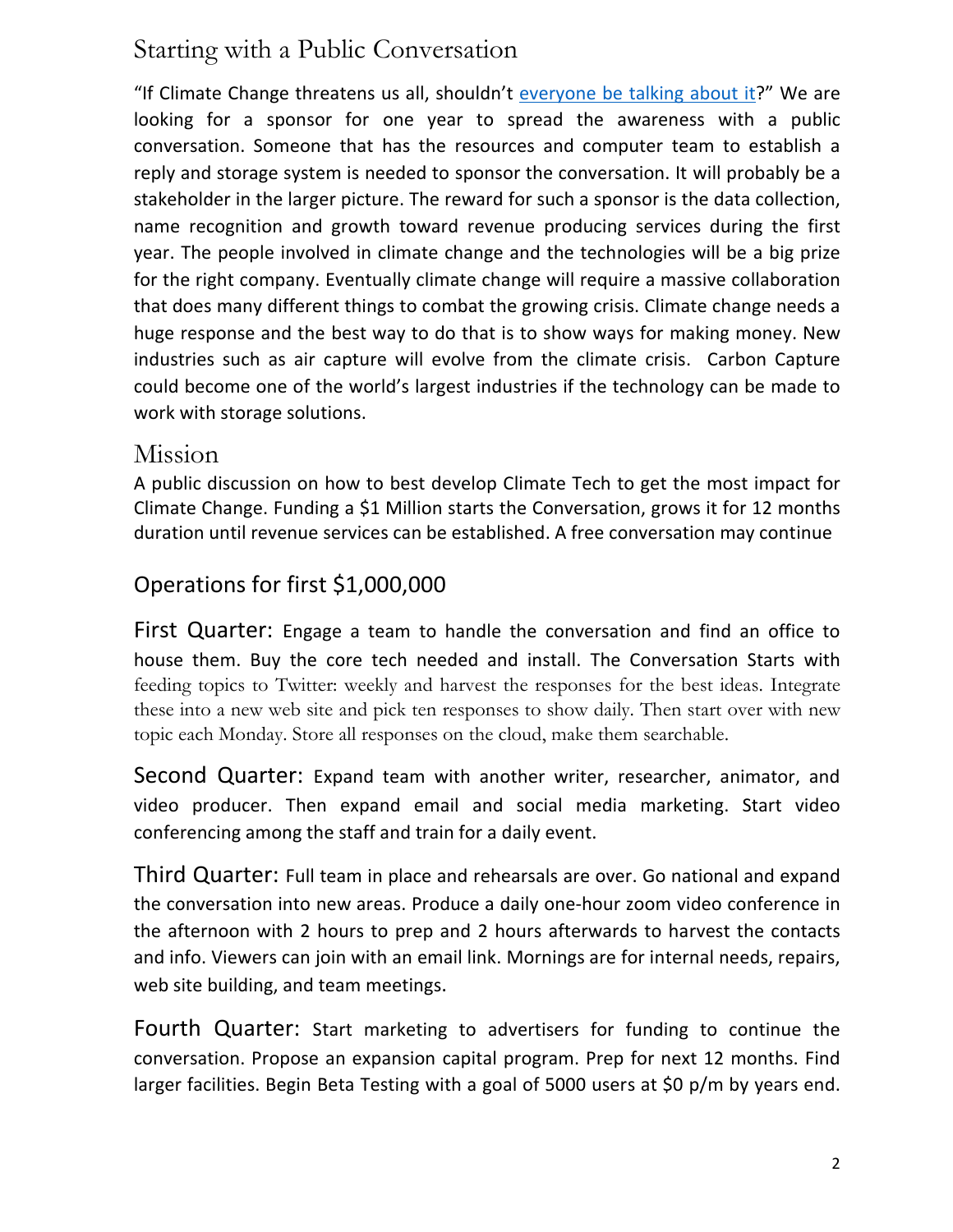Marketing Finding subscribers will come from free use of a Public Conversation continuing after the initial year. This will require advertisers which can be picked in the initial year. The Public Conversation will use Twitter, Facebook, LinkedIn and others for social media marketing.

| Month           | $\mathbf{1}$ | 3      | 6       | 9       | 12        | <b>Totals</b> |
|-----------------|--------------|--------|---------|---------|-----------|---------------|
| Investment      | 25,000       | 75,000 | 100,000 | 100,000 | 50,000    | 1,000,000     |
| Goff            | 2500         | 5000   | 10000   | 10000   | 10000     | 90,000        |
| Dozier          | 2500         | 5000   | 10000   | 10000   | 10000     | 90,000        |
| Kalin           |              | 500    | 2500    | 3000    | 3000      | 23,250        |
| Consultants:    |              | 1000   | 4000    | 4000    | 4000      | 34,000        |
| <b>Staff</b>    |              |        |         |         |           |               |
| researchers (2) |              | 1500   | 2000    | 3500    | 5000      | 30,500        |
| writers (3)     |              | 500    | 2000    | 4000    | 6000      | 31,000        |
| <b>CPA</b>      | 2500         |        | 2000    | 2000    | 2000      | 16,500        |
| Legal           | 5000         |        | 3000    | 4000    | 4000      | 29,500        |
| Rent            |              |        | 2000    | 2000    | 2000      | 17,000        |
| Internet        |              |        | 250     | 500     | 500       | 3,300         |
| Web Site (2)    |              |        | 6000    | 7000    | 7000      | 57,500        |
| Cell Phones (5) |              | 400    | 1000    | 2000    | 2000      | 14,950        |
| Computers       |              | 5000   | 2500    | 2500    | 2500      | 27,500        |
| Marketing::     |              |        |         |         |           |               |
| Social media    | 400          | 600    | 1000    | 1000    | 1000      | 10,250        |
| e- marketing    | 1000         | 2000   | 3500    | 5000    | 7000      | 47,500        |
| video product   |              |        | 3000    | 3500    | 3500      | 28,500        |
| animation       |              |        | 2500    | 3000    | 3000      | 24,000        |
| advertising     |              | 1000   | 4000    | 5000    | 5000      | 40,000        |
| conferencing    |              |        | 4000    | 4000    | 4000      | 33,000        |
| travel          | 2500         | 2500   | 3500    | 3500    | 3500      | 38,500        |
| Insurance       |              |        | 500     | 500     | 500       | 3,950         |
| Food            |              |        |         |         |           |               |
| Fees at 2%      |              |        | 2500    | 2500    | 2500      | 22,500        |
| Sub Totals      | 16400        | 25000  | 71750   | 82500   | 88000     | 713,200       |
| Unallocated     | 8,600        | 50,000 | 28,250  | 17,500  | $-38,000$ | 286,800       |

# Use of funds for First 12 months

# Other Revenues from Advertisers

Two revenue streams are envisioned to grow the Public Conversation. The first are advertisers who want to get their message out and the second is grants. In year 3 growth accelerates when a larger company is found to handle bigger number of subscribers. Goff will handle the content and Dozier will handle the Information Technologies. All other positions are to be determined when funded.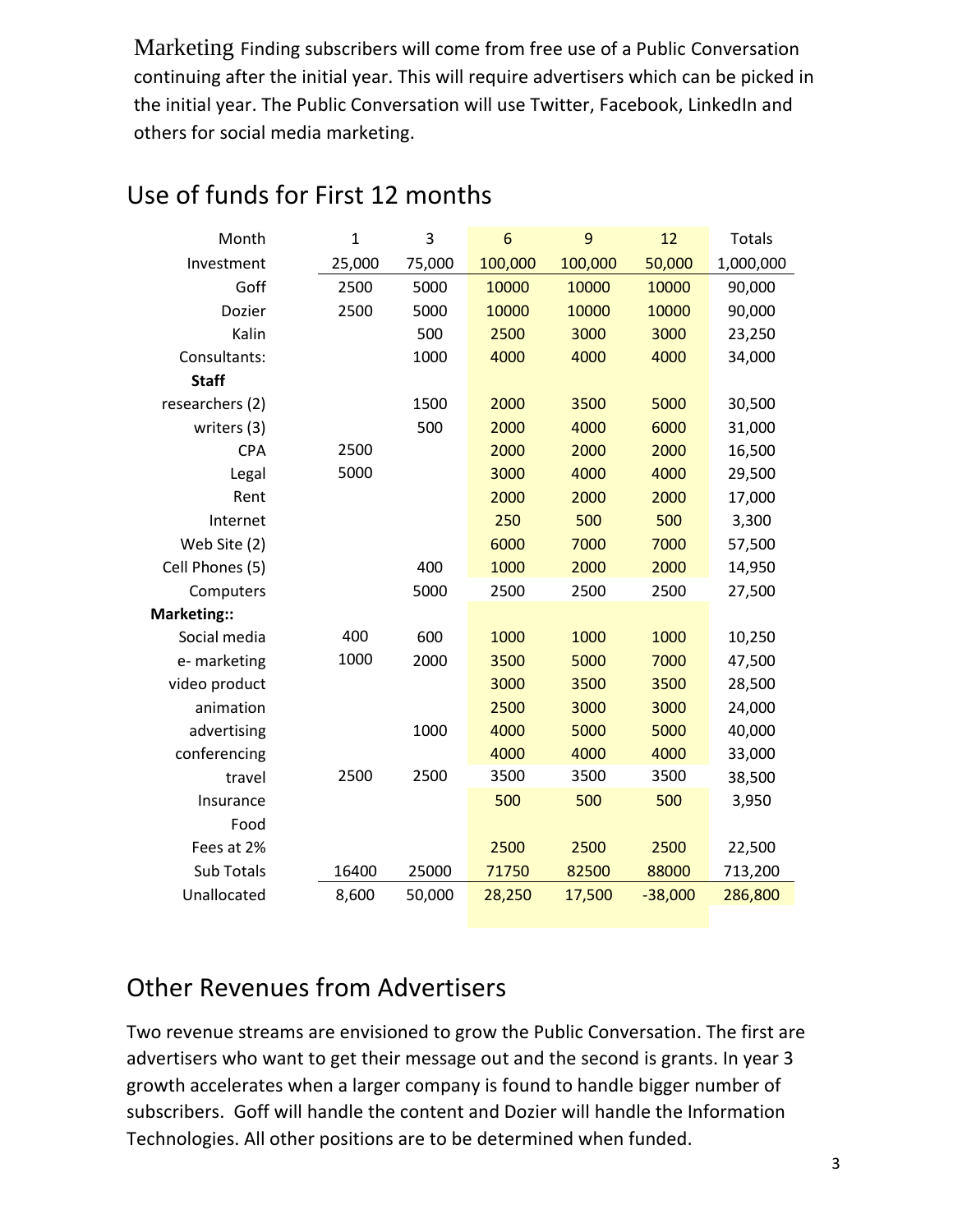# Who should Participate?

The Conversation should be free to the viewers and supported by ads. In a year some these viewers will be the subscribers for the Brain trust services. About 25% of the participants should come from the Business community who can make money and lower the carbon footprints are the most obvious target such as:

 Software Manufacturing Solar developers User travel management Construction companies, cement companies Engineers all types fiber optics companies, telcos and media Farmers and conservation Assoc

\* Another 15% should be Politicians who join to create the legal framework for funding and air rights

\* About 10% should come from the financial community to learn how to fund the new Climate Technologies and create a new asset class:

> Venture capital, Equity investors Wall Street Crypto companies insurance Pension funds

\* 15% should come from university professors, scientists and students who see a bright future in engineering, planning, architecture, development, software, tele-communications, media

\* 15% for Vendors and Professional Development Services that will provide the actual technology and consulting services should participate such as:

lawyers for Public Private Partnerships, easement and funding Accountants, bankers consultants for surveying, wetlands, soils, traffic Inventors needed for air capture technologies Scientists needed for impacts on climate change

\* The final 20% should be from the public who are interested enough to participate such as: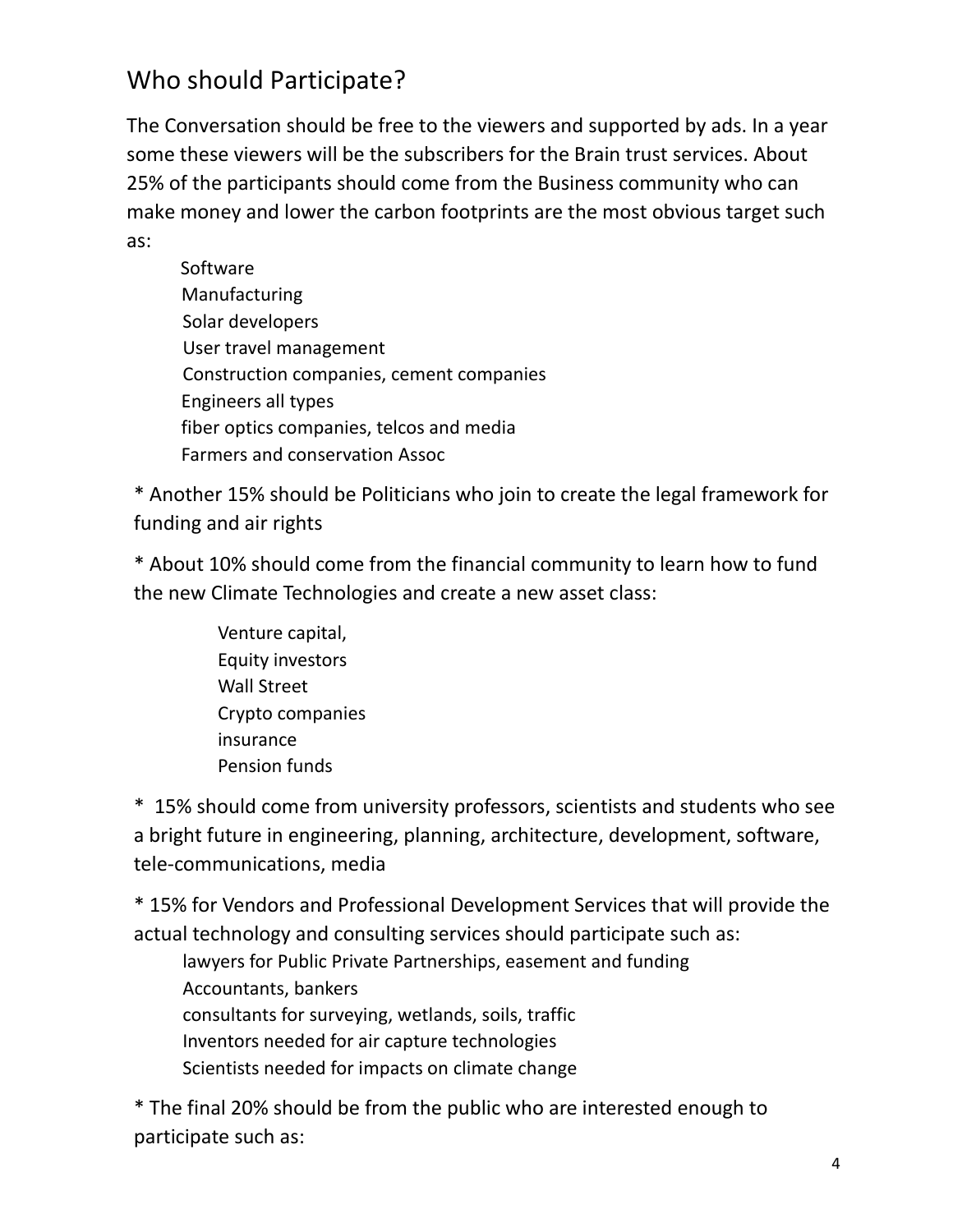the young, poor, Military, tourism elderly

# Samples of Research Needed-

The conversation can publish a list of research topics for collaboration in Twitter and in video conferencing. Early topics can be:

- 1. How many jobs would be created in construction and in operations
- 2. Better estimate of the ripple effect
- 3. Performance estimates for the Oasis machine
- 4. Who are the companies working on air capture
- 5. What are the commercial uses for carbon capture
- 6. What companies are working in R & D for air to water
- 7. How many channels can a single fiber be multiplexed
- 8. What companies are working on wireless transmitters

9. What are shipping costs per cubic foot

10. how close can pipes carrying electricity be to fiber optics in pipes

Other Survey Topics -22 Topics for discussion in the Conversation

1. Why is This Important?

- 2. Does the earth need a Rescue
- 3. Will \$3TM power a new economy
- 4. What will \$3TM do for Climate change
- 5. Will we need \$3TM for future Growth
- 6. How much emissions will \$3TM save
- 7. Will merging with Ground based Driverless Cars work
- 8. Will cargo, fiber and energy revenue addons double revenues
- 9. Can \$3TM attract enough ridership-who will use it- to replace cars

10. What kind of Security will \$3TM need

11. How can vehicles be protected from the virus

12. Can the funding be raised

13. Should a new Digital Currency asset class be created for the \$3TM

14. What areas should be started first

15. Why should States be the ultimate owner

16. How many jobs would be created nationally

17. How big will a Ripple effect become

18. Does government have the will

19. What are the downsides

20. Should each State vote on it

22. What should the Federal roles be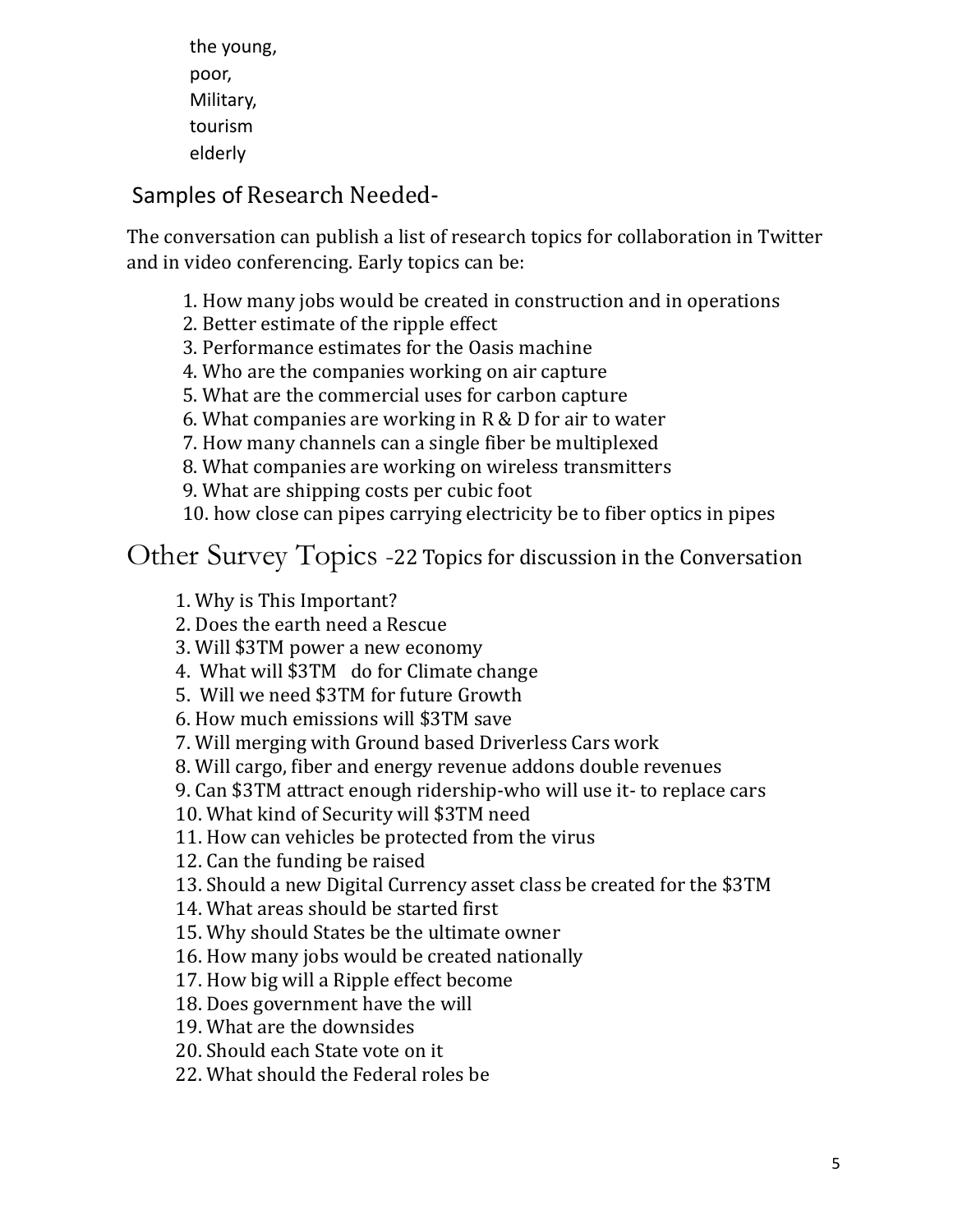# Growing Into a Brain Trust Providing Services to Subscribers.

Goal will be a "Brain Trust" of One Million Desktops (customers) within 10 years. They will collectively provide the R&D, Capital, vendors, and policy makers to advance the "State of the Art" in Climate Tech. The Brain Trust will be a \$25 to \$50 million economic engine aiming to capture ideas and collaborate with a national audience. Management will package the best of these ideas each year for further development and market investments (green bonds) to a national audience of Banks, Government Agencies, Venture Capital, Wall Street and Industry. As each venture grows, management will mine the *Brain Trust* for engineering, media, legal, financial and supporting services will be added until a prototype is ready for demonstrations in the tradeshow halls of America. The Brain Trust Conference Center will be a stage and a single place where all the parties can look for promising technology and ideas that will accelerate America's Climate Tech for deployment.



Subscribers can purchase services such as Conference and Tradeshow highlights, databases, who's who, engineering, chat, offerings, polling and maps. In addition, there are "*pay per view"* opportunities for interactive services such as corporate training, seminars, live conferences. Within 5or 6 years, \$100 million per year could be generated.

Mission -Attract one million desktops as subscribers to a Professional Network. The network is dedicated to renewable Climate Tech and is staged in one of Colorado's many Tech Parks. Our goals are to grow Brain Trust subscribers with 10,000 registered ideas, one million subscribers and up to 5,000 teams to compete for funds and winners funded for prototype development. The subscriber funding will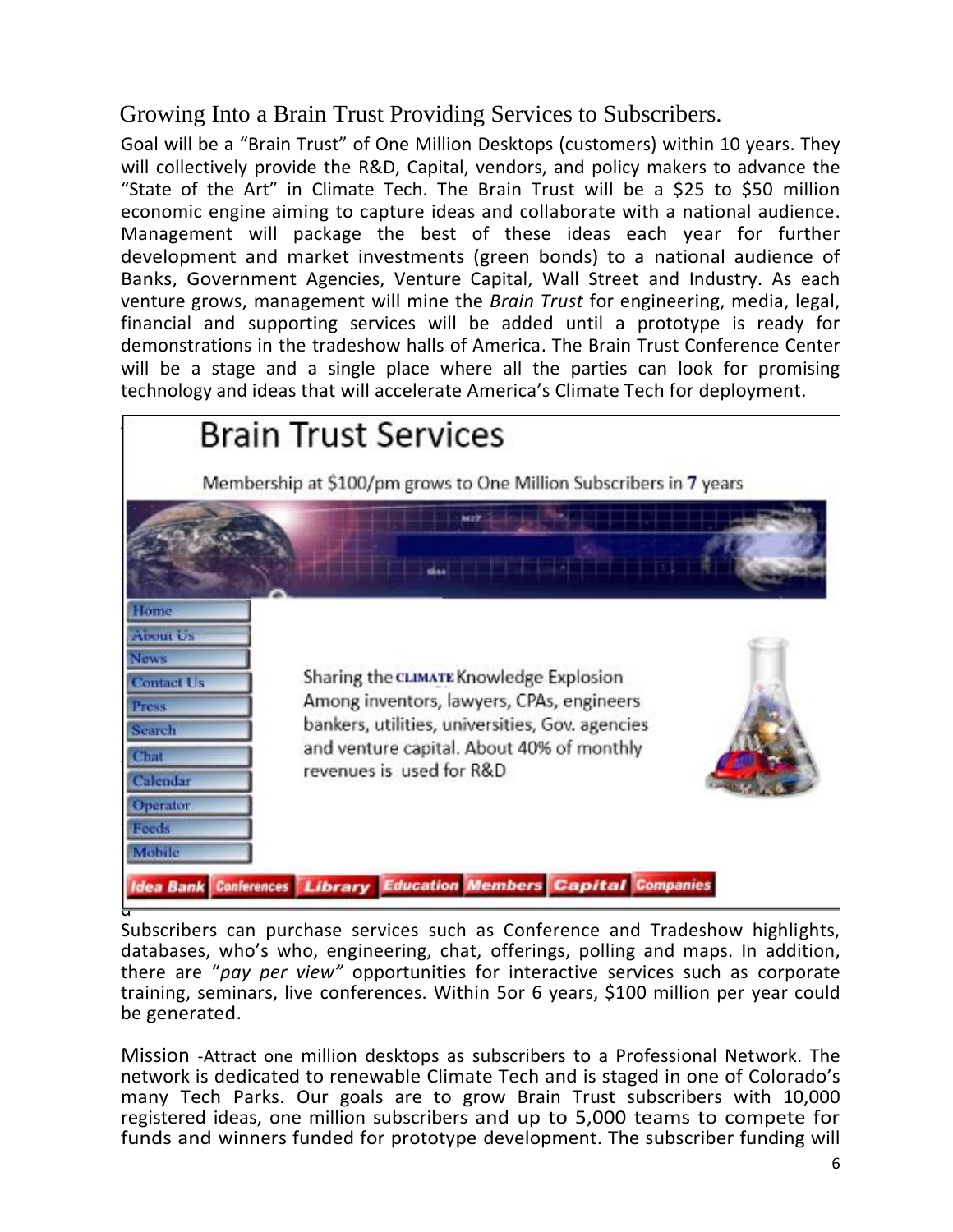be allocated to 50% for the services as shown below and to 50% for shared research teams and dividends. Someday this could amount to \$40 mil per month for research which will attract additional funds.

### **Idea Bank**

To Design a model of the Services to Brain Trust Subscribers Idea Bank- To build an internet presence of registered entrepreneurs with \$100 monthly fee and we provide templates searchable and organized by categories like these:

Air Capture Carbon Capture Carbon Utilization Elevated Guideways Driverless Cars Utility Motors Automated Delivery Electrolysis Catalysts Automation Software **Smartgrid** Fiber Media Cell transmitters Magnetic Containment

### **Members**

Who's Who Directory of profiles- Each subscriber provides a profile and is organized into categories as financial, legal, researcher, engineers, CPA, inventors, researcher, engineers, management and political Engineering Tools - We will combine applications in CAD, Images, Animation and GIS, all integrated with Data Centers and served from/to multiple users

#### **Education**

Education / Training - Programs, curriculums, and specific courseware stored, indexed and searchable. Live web seminars could even be interactive

### Library

Media Library- TV documentaries, DVD, books, news, journals and blogs. [www.futureschannel.com](http://www.futureschannel.com/) and [www.hulu.com](http://www.hulu.com/) are examples of this kind of media. Company Financials- Setting up templates for tracking detailed information on all companies created from the Brain Trust Telecom platform and content architecture for Brain Trust server

### **Conferences**

Interactive Conferences - Establish speakers and panelists bureau for weekly programs of large meeting and small Seminars/webinars with interactive audiences. Online introductions and message management can be provided.

#### **Companies**

These are the companies who need the information to figure out their carbon impact which may become a [new SEC](https://theconversation.com/sec-is-considering-climate-disclosure-rules-for-u-s-companies-and-facing-threats-of-lawsuits-178304) requirement soon. These companies may become buyers of Carbon Tax Credits or other mechanisms. Companies providing products and services will be in this category. Example-[estimating carbon emissions.](https://phys.org/news/2022-04-breakthrough-fossil-fuel-carbon-dioxide.html)

#### **Capital**

There are thousands of capital providers on Wall Street, Pension Funds, Venture Capital, small syndicators and corporate sources.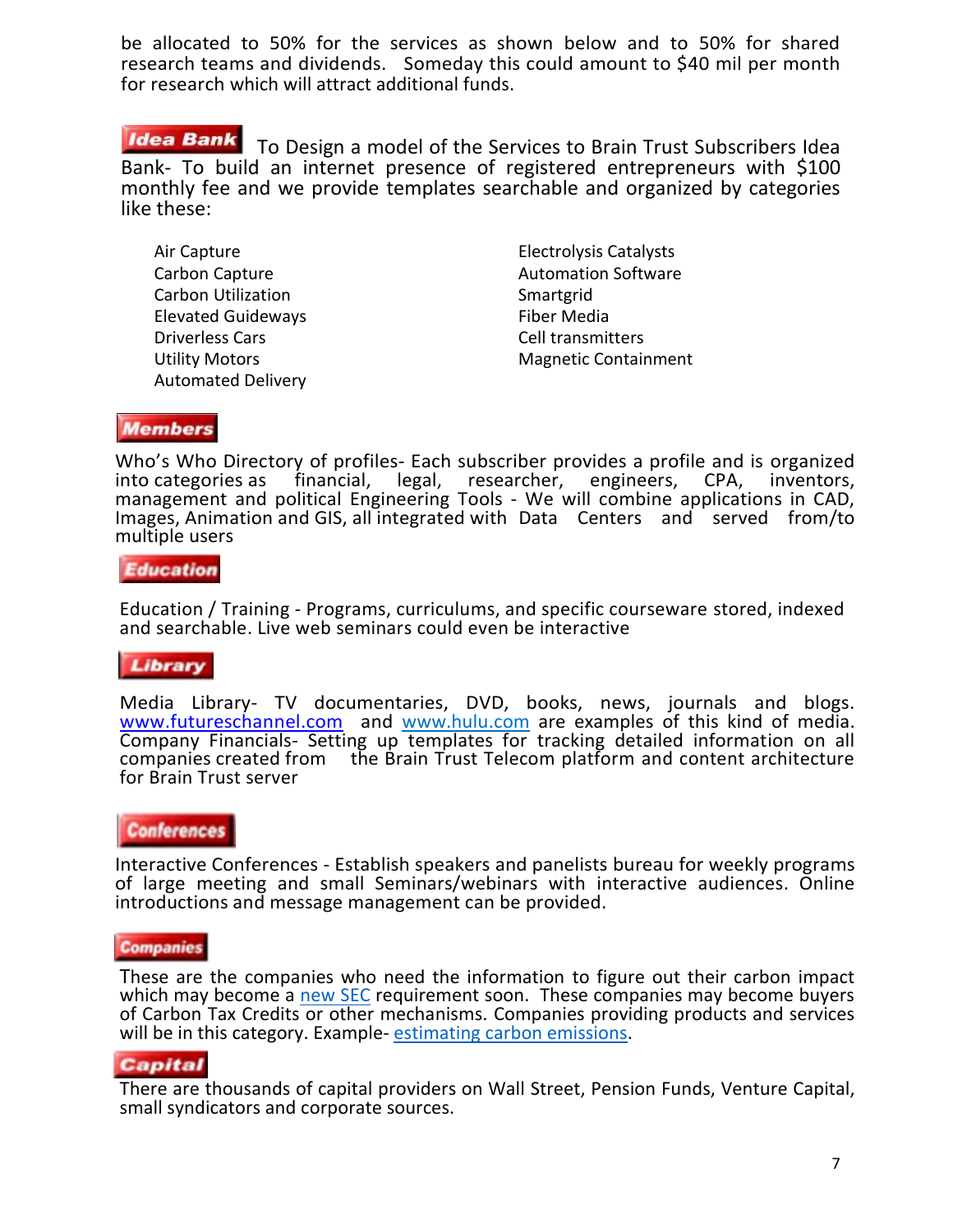**Economics -** At this stage it is impossible to be precise, but we can learn things about the feasibility by running the numbers. The first spreadsheet shows assumptions that are more or less conservative and are expected. The second spreadsheet shows what happens it the project took off and became popular. This spreadsheet below takes 7 years to get to 200,000 subscribers. The business model is to get potential members from the Public Conversation and use them to experiment and tailor services for users who start subscribing in the second or third year.

### **Conservative Potential**

|                                      | Year <sub>2</sub> | Year 3     | Year 4     | Year 5      | Year <sub>6</sub> | Year <sub>7</sub> | Year <sub>8</sub> |
|--------------------------------------|-------------------|------------|------------|-------------|-------------------|-------------------|-------------------|
| <b>REVENUES</b>                      |                   |            |            |             |                   |                   |                   |
| <b>Number of Subscribers</b>         | 5,000             | 25,000     | 50,000     | 75,000      | 100,000           | 150,000           | 200,000           |
| Subscription fees per month          | \$0               | 75         | \$100      | \$120       | \$140             | \$160             | \$180             |
| Subscription revenues p/y            | $\mathbf 0$       | 22,500,000 | 60,000,000 | 108,000,000 | 168,000,000       | 288,000,000       | 432,000,000       |
| Conference Attendance-\$15           |                   |            | 0          | 7,500,000   | 7,875,000         | 8,111,250         | 8,354,588         |
| Food & Beverage @ \$10 ave           |                   |            | 0          | 3,750,000   | 3,750,000         | 3,750,000         | 3,750,000         |
| <b>GROSS INCOME</b>                  | $\mathbf 0$       | 22,500,000 | 60,000,000 | 119,250,000 | 179,625,000       | 299,861,250       | 444,104,588       |
| <b>EXPENSES</b>                      |                   |            |            |             |                   |                   |                   |
| Rent 80,000 sf @ \$25 psf            |                   | 25,000     | 50,000     | 2,000,000   | 3,000,000         | 3,000,000         | 3,000,000         |
| Utilities, Maintenance/ cleaning 3%  |                   | 5,000      | 1,800,000  | 3,577,500   | 5,388,750         | 8,995,838         | 13,323,138        |
| Food/beverage at 70% - D10           |                   | 0          | 0          | 2,625,000   | 2,625,000         | 2,625,000         | 2,625,000         |
| Confer-Events at 80% - E11           |                   | 0          | 0          | 6,000,000   | 6,300,000         | 6,489,000         | 6,683,670         |
| Telecom at 4% of E10                 |                   | 900,000    | 2,400,000  | 4,320,000   | 6,720,000         | 11,520,000        | 17,280,000        |
| Software at 2% of E10                |                   | 450,000    | 1,200,000  | 2,160,000   | 3,360,000         | 5,760,000         | 8,640,000         |
| Marketing at 3% of gross             |                   | 675,000    | 1,800,000  | 3,577,500   | 5,388,750         | 8,995,838         | 13,323,138        |
| Operators at 7% (1 per 500 users)    |                   | 1,575,000  | 4,200,000  | 7,560,000   | 11,760,000        | 20,160,000        | 30,240,000        |
| Admin & Reporters at 18% gross       |                   | 4,050,000  | 10,800,000 | 21,465,000  | 32,332,500        | 53,975,025        | 79,938,826        |
| Technicians, logistics and maint 12% |                   | 2,700,000  | 7,200,000  | 14,310,000  | 21,555,000        | 35,983,350        | 53,292,551        |
| Video, Animation, virtual reality 8% |                   | 1,800,000  | 4,800,000  | 8,640,000   | 13,440,000        | 23,040,000        | 34,560,000        |
| Travel at 1% gross                   |                   | 225,000    | 600,000    | 1,192,500   | 1,796,250         | 2,998,613         | 4,441,046         |
| Legal/CPA at .005% gross             |                   | 112,500    | 300,000    | 596,250     | 898,125           | 1,499,306         | 2,220,523         |
| RE & FFE taxes at 1.5%               |                   | 337,500    | 900,000    | 1,788,750   | 2,694,375         | 4,497,919         | 6,661,569         |
| Insurance at1%                       |                   | 25,000     | 600,000    | 1,192,500   | 1,796,250         | 2,998,613         | 4,441,046         |
| <b>Total Expenses</b>                |                   | 12,880,000 | 36,650,000 | 81,005,000  | 119,055,000       | 192,538,500       | 280,670,505       |
| <b>Net Operating Income</b>          |                   | 9,620,000  | 23,350,000 | 38,245,000  | 60,570,000        | 107,322,750       | 163,434,083       |
| Preferred return at 6% on \$50M      |                   | 0          | 0          | 0           | 0                 | 0                 | $\mathbf{0}$      |
| Investors / Members at 50% NOI       |                   | 4,810,000  | 11,675,000 | 19,122,500  | 30,285,000        | 53,661,375        | 81,717,041        |
| Available for Re-investment          |                   | 4,810,000  | 11,675,000 | 19,122,500  | 30,285,000        | 53,661,375        | 81,717,041        |

Starting small at 5,000 Beta Testers in the first year, this is a digital app that mixes all the players in Climate Tech with the specific services they need to grow like the services above. In this spreadsheet assumptions are used that are attainable. A monthly subscriber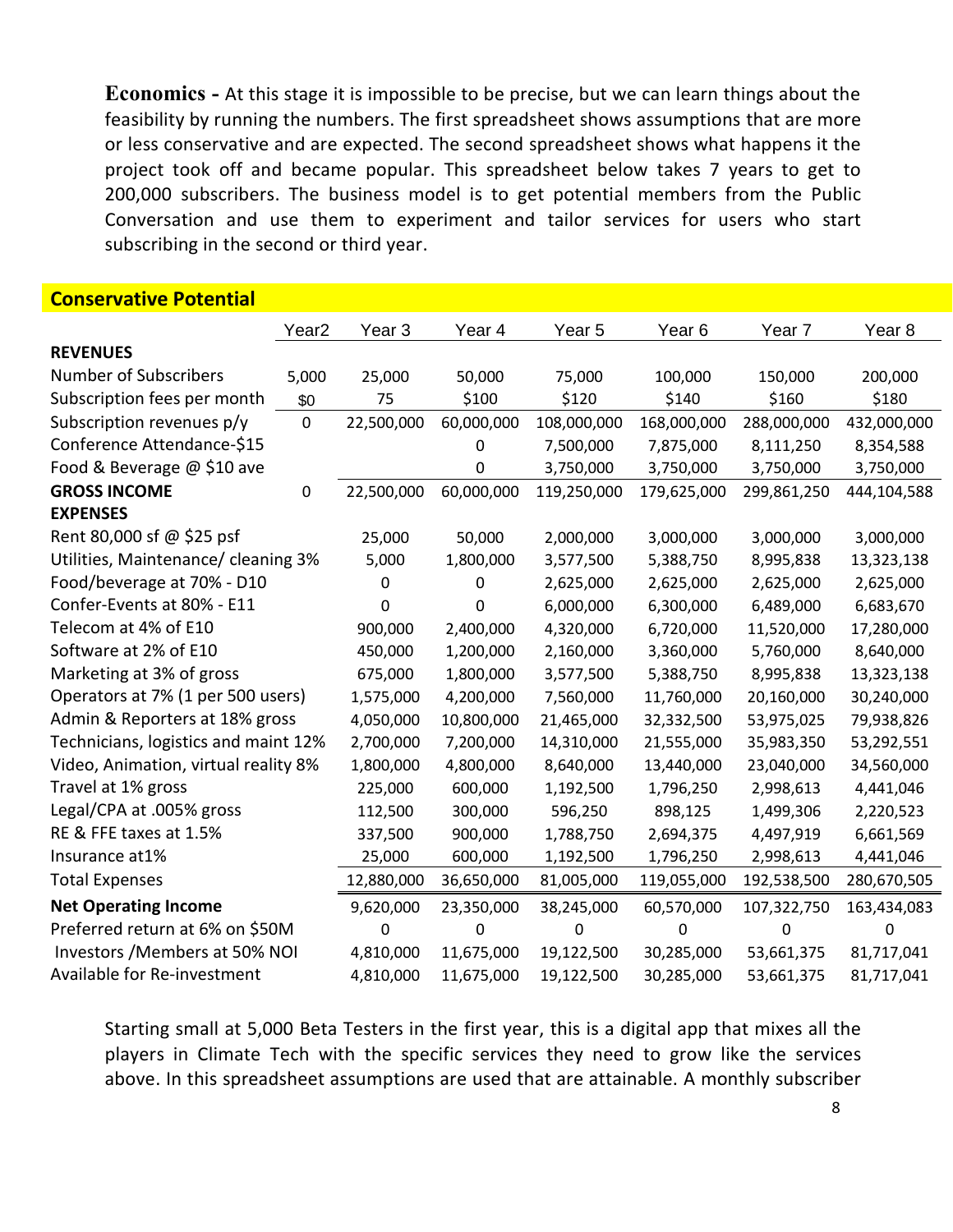fee starts at \$75 per month and doubles over 5 years. The size of the climate problem is so large that getting this level of subscribers should be possible. In the mid third year we expect have a new hub facility in place capable of growing the Brain Trust faster and cheaper. It can be operated to provide a surplus cash flow that is invested in new research.

|                                      | Year <sub>2</sub> | Year 3         | Year 4           | Year 5       | Year 6        | Year 7        | Year 8        |  |
|--------------------------------------|-------------------|----------------|------------------|--------------|---------------|---------------|---------------|--|
|                                      | <b>Beta</b>       |                |                  |              |               |               |               |  |
| <b>REVENUES</b>                      | <b>Test</b>       | rent office    | new Construction |              |               |               |               |  |
| Number of Subscribers                | 5,000             | 25,000         | 100,000          | 250,000      | 500,000       | 750,000       | 1,000,000     |  |
| Subscription fees per Mo             | \$0               | 75             | \$100            | \$120        | \$140         | \$160         | \$180         |  |
| Subscription revenues yr             | \$0               | 22,500,000     | 120,000,000      | 360,000,000  | 840,000,000   | 1,440,000,000 | 2,160,000,000 |  |
| Conference Attendance                |                   | 0              | 7,500,000        | 7,875,000    | 8,111,250     | 8,354,588     | 8,605,225     |  |
| Food and Beverage                    |                   | $\overline{0}$ | 5,000,000        | 5,250,000    | 5,512,500     | 5,788,125     | 6,077,531     |  |
| <b>GROSS INCOME</b>                  |                   | 22,500,000     | 132,500,000      | 373,125,000  | 853,623,750   | 1,454,142,713 | 2,174,682,756 |  |
| <b>EXPENSES</b>                      |                   |                |                  |              |               |               |               |  |
| Rent 80,000 sf @ \$25 psf            |                   | 20,000         | 2,120,000        | 5,970,000    | 13,657,980    | 23,266,283    | 34,794,924    |  |
| Utilities, Mainten, clean            |                   | 4,000          | 746,500          | 783,830      | 823,020       | 864,170       | 907,380       |  |
| Food/beverage 70% D10                |                   | 0              | 4,000,000        | 4,200,000    | 4,410,000     | 4,630,500     | 4,862,025     |  |
| Confer-Events at 80% E11             |                   | 0              | 5,625,000        | 8,025,000    | 8,025,000     | 8,025,000     | 8,025,000     |  |
| Telecom at 4% of E10                 |                   | 900,000        | 4,800,000        | 5,040,000    | 5,292,000     | 5,556,600     | 5,834,430     |  |
| Software at 2%                       |                   | 450,000        | 2,400,000        | 2,520,000    | 2,646,000     | 2,778,300     | 2,917,215     |  |
| Marketing at 3% of gross             |                   | 675,000        | 3,975,000        | 4,173,750    | 4,382,438     | 4,601,559     | 4,831,637     |  |
| Operators at 7% (1per500             |                   | 1,575,000      | 8,400,000        | 9,275,000    | 26,118,750    | 59,753,663    | 101,789,990   |  |
| Admin & Reporters at 18%             |                   | 4,050,000      | 23,850,000       | 67,162,500   | 153,652,275   | 261,745,688   | 391,442,896   |  |
| Technicians, logistics & maint 12%   |                   | 2,700,000      | 15,900,000       | 44,775,000   | 102,434,850   | 174,497,126   | 260,961,931   |  |
| Video, Animation, virtual reality 8% |                   | 1,800,000      | 10,600,000       | 29,850,000   | 68,289,900    | 116,331,417   | 173,974,621   |  |
| Travel at 1% gross                   |                   | 225,000        | 1,325,000        | 3,731,250    | 8,536,238     | 14,541,427    | 260,961,931   |  |
| Legal/CPA at .005% gross             |                   | 112,500        | 662,500          | 1,526,326    | 3,048,301     | 4,563,301     | 6,078,301     |  |
| RE & FFE taxes at 1.5%               |                   | 337,500        | 1,831,547        | 1,923,124    | 1,831,547     | 1,831,547     | 1,831,547     |  |
| Insurance                            |                   | 25,000         | 157,000          | 164,850      | 173,090       | 181,750       | 190,830       |  |
| <b>Total Expenses</b>                |                   | 12,874,000     | 84,272,547       | 183,150,630  | 389,663,408   | 659,902,048   | 1,224,609,733 |  |
| <b>Net Operating Income</b>          |                   | 9,626,000      | 48,227,453       | 189,974,370  | 463,960,342   | 794,240,665   | 950,073,023   |  |
| Preferred return6% - \$50M           |                   | 0              | 3,000,000        | 3,000,000    | 3,000,000     | 3,000,000     | 3,000,000     |  |
| Investors / Members 50%              |                   | 4,813,000      | \$24,113,727     | \$94,987,185 | \$231,980,171 | \$397,120,332 | \$475,036,511 |  |
| Available for R&D Teams              |                   | 4,813,000      | \$21,113,727     | \$91,987,185 | \$228,980,171 | \$394,120,332 | \$472,036,511 |  |

### Attainable Potential

Exponential Growth- The above attainable scenario demonstrates the **[concept](https://orders.investorplace.com/?cid=MKT499868&eid=MKT629672&encryptedSnaid=KGACSZeqYXdEG3ofokp16flshSsIlCr7xsZp4Bg9d1I%3D&step=start&emailjobid=5139585&emailname=042422_LNEL_NAVL_2PM_SplitB&assetId=AST158790&page=1)** of Exponential Growth where it takes fewer people to staff an Internet company. With less labor and access to bigger markets, companies are getting to a \$Billion value in only a few years. It used to take decades. The time it takes to get to massive change is becoming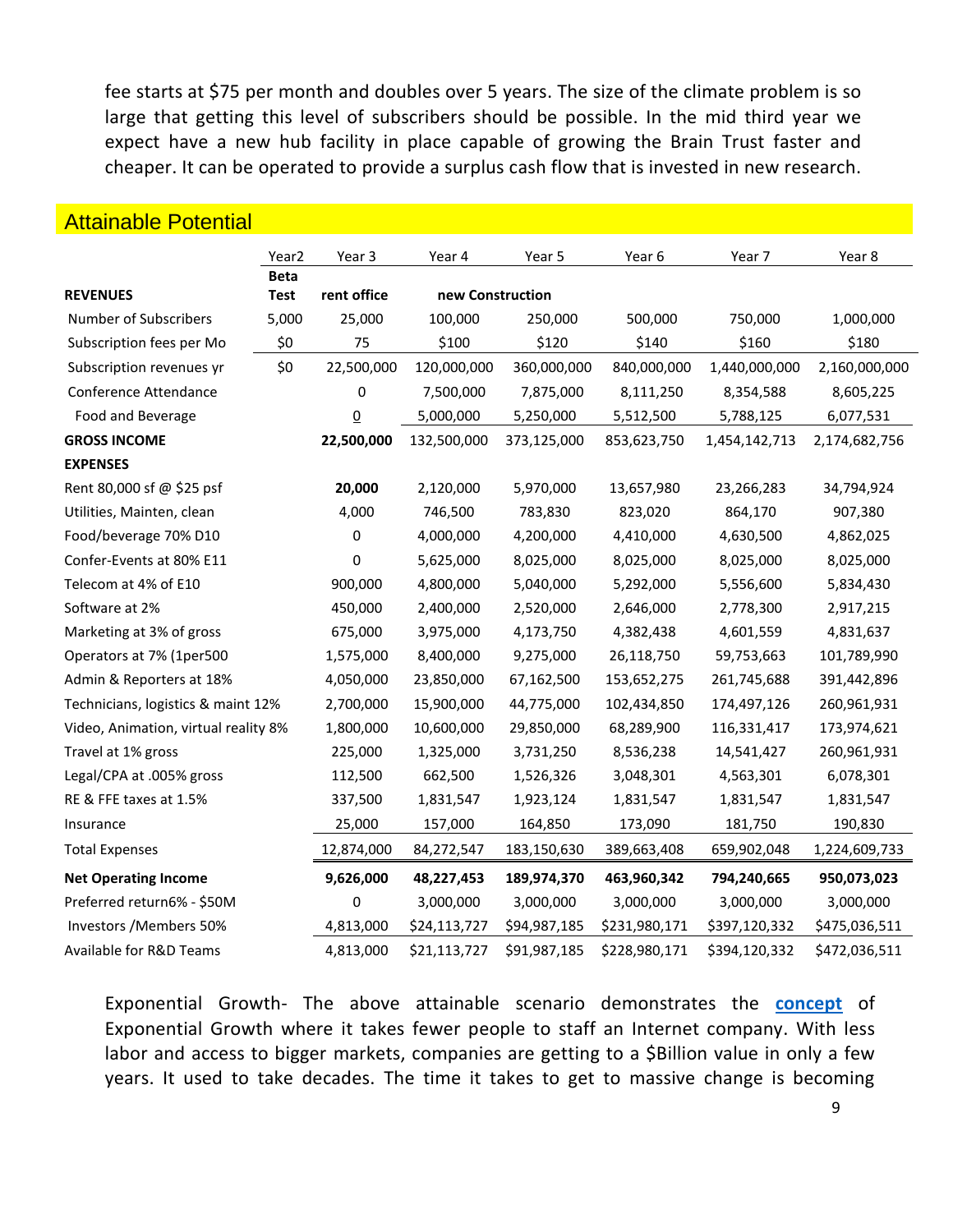compressed. With the pressure to avoid Climate Collapse, the Brain Trust is a candidate for Exponential Growth. These illustrations are to explain the potential of these concepts and needs much more work. The concept is that people will need this mixing and data services enough to spend a hundred dollars per month on services. For example, all Industries will be looking for ways to decarbonizing at costs into the millions per year. Before they even begin to spend that much, they are going to want to get the lay of the land. The Brain Trust costs are nothing, compared to hiring an employee to do most of it on their own.

# **Assumptions Used in Projections**

\* Monthly Subscription Costs - These are in line with other existing services like LexisNexis who serve lawyers. In the third or fourth year the subscriptions should take off because of a new conference hub and if they don't grow above 50,000 it still makes money. The fourth year the revenues should be able to support a \$25 Million or higher cost new Hub.

\* Rent- Instead of owning the conference center and Hub it may be a lease with a landowner/developer as shown in the Spreadsheet. The rent amount above \$2 million base (at\$25psf) rises with the revenues to support building more space.

\* Operators – these are live persons who act like a sales agent to mix and match to induce collaboration and participation.

\* Admin and Reporters – these are the mostly remote data collectors who build the library, idea bank, targets, education programs and mold them to packages for our digital architecture. They are used by the operators for collaboration.

\* Capital- These are the investor from a variety of disciplines who advertise to find promising technologies to follow and someday invest in

\*Surplus- Assumption is 50% of the revenues will support the dashboard of services. This will lease large surplus which can be shared among the founders and invested in new growth.

\* Video, animation and Virtual Reality - These technologies will immerse the viewer more than normal and increase his understanding of technology better.

# **A Future \$50 Million Conference Center and HUB with 160,000 sf**



business grows office space can be This is a 160,000-sf Hub facility on two levels to stage events and interactions for viewing audiences who could learn, make contacts, advertise, generate revenues, participate in teams and make investments. Not all employees will work on site as many will work remotely. As the planned on adjacent property.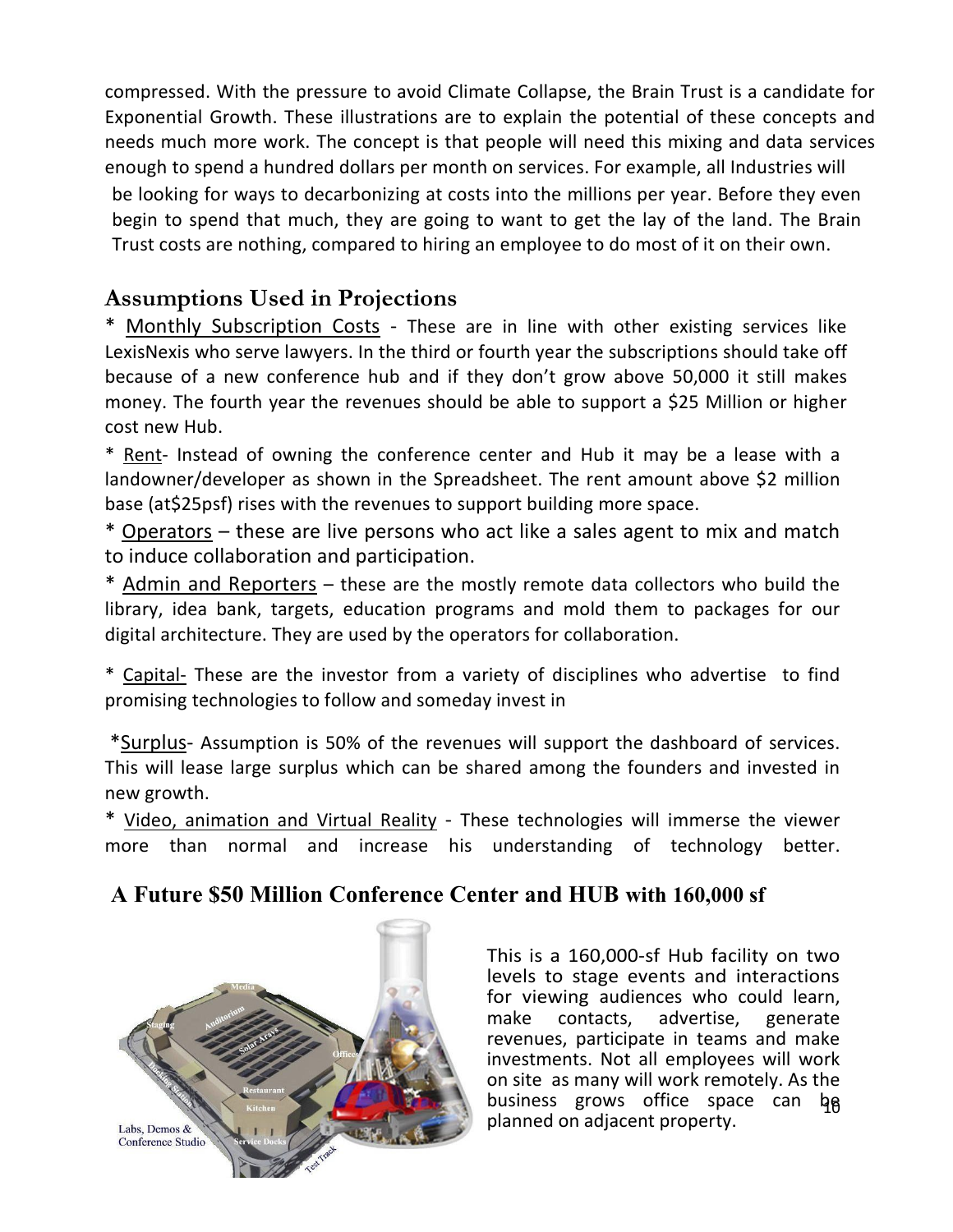### **A Multi Functional Space**

This schematic sketch shows two 80,000 sf. floor plates that can be built any where on just 2 acres of land plus parking. A technology park would be best.



### **Second Level Conference Center**

This is large enough for 4,000 seats theater style with a stage and half a dozen bre meeting rooms all with video production facilities. A restaurant/kitchen occupies  $\frac{1}{4}$  of the and can seat 400 as a part of the lobby. The average cost for meals is assumed to be  $$1$ . administration space takes up the remaining 1/5 of the floor space. More space for off required for the back of the house functions such as the computer farm and operating sta paid for from operating funds. Two transit stations are on this level and one isa dock att to a kitchen for automated shipping demo. System car storage is on this level. The test surrounding the building will grow into a system hub.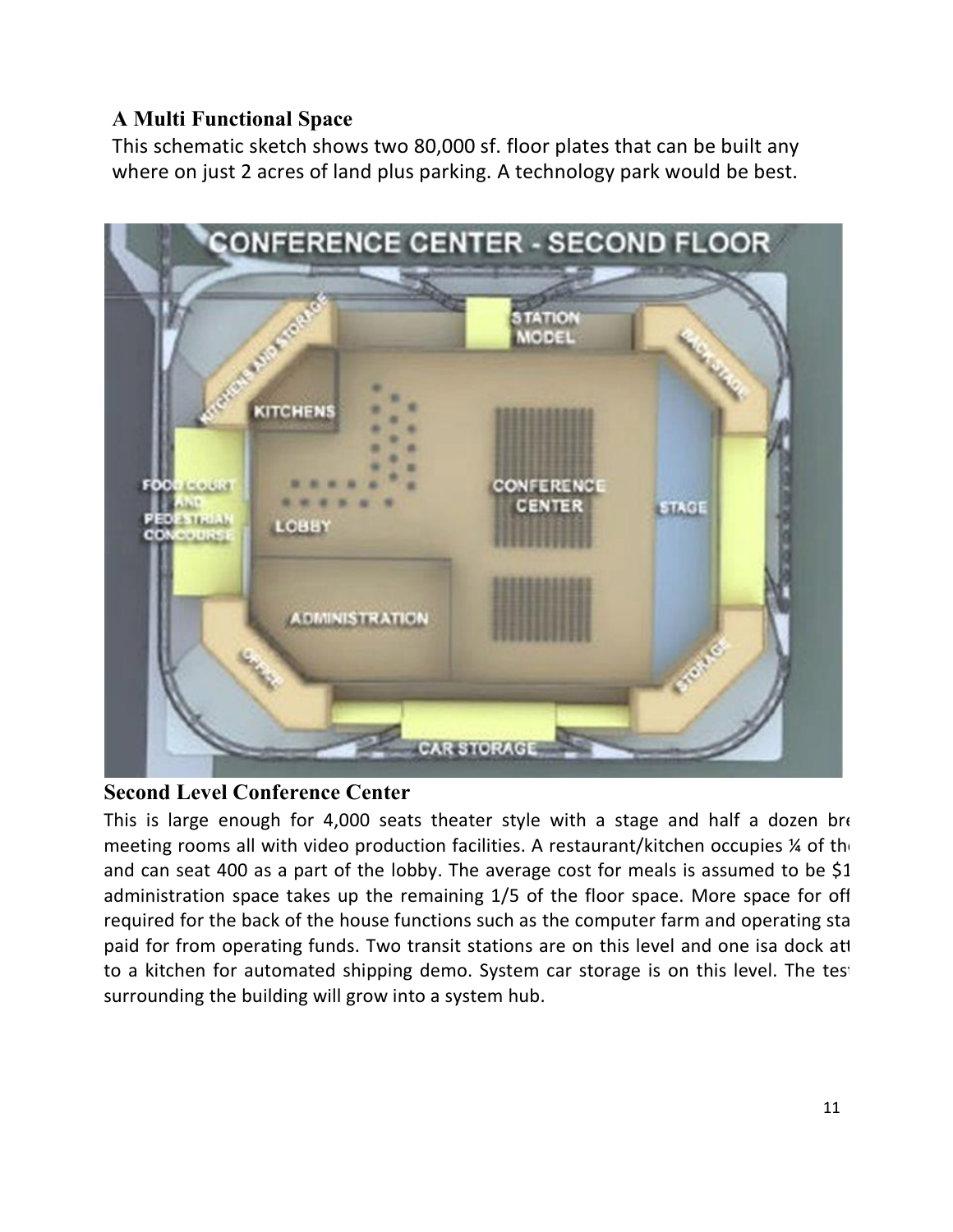### **Ground Level**



**First Level Labs.** The "Mission" is to grow a place where capital, utilities, management, legal, labs, engineering and supporting services could look for promising transport, air capture for water, energy and carbon technology with ideas and supporting services gleaned from a national audience. These include engines, clean energy generation, distribution, software for operations and components parts like the rail/tire combination. A ¼ mile test track for elevated, automated, guideways will surround the building. It is serviced on the first level but accessed on the second level. There are five R&DD (research development and demonstration) on the level: 1. Transport maintenance 2. Energy generation 3. Propulsion 4. Driverless Software 5. Operations and control. Conference attendees can make appointments to see the demonstrations on Level 1. Parking is initially on adjacent vacant ground until a structure is needed.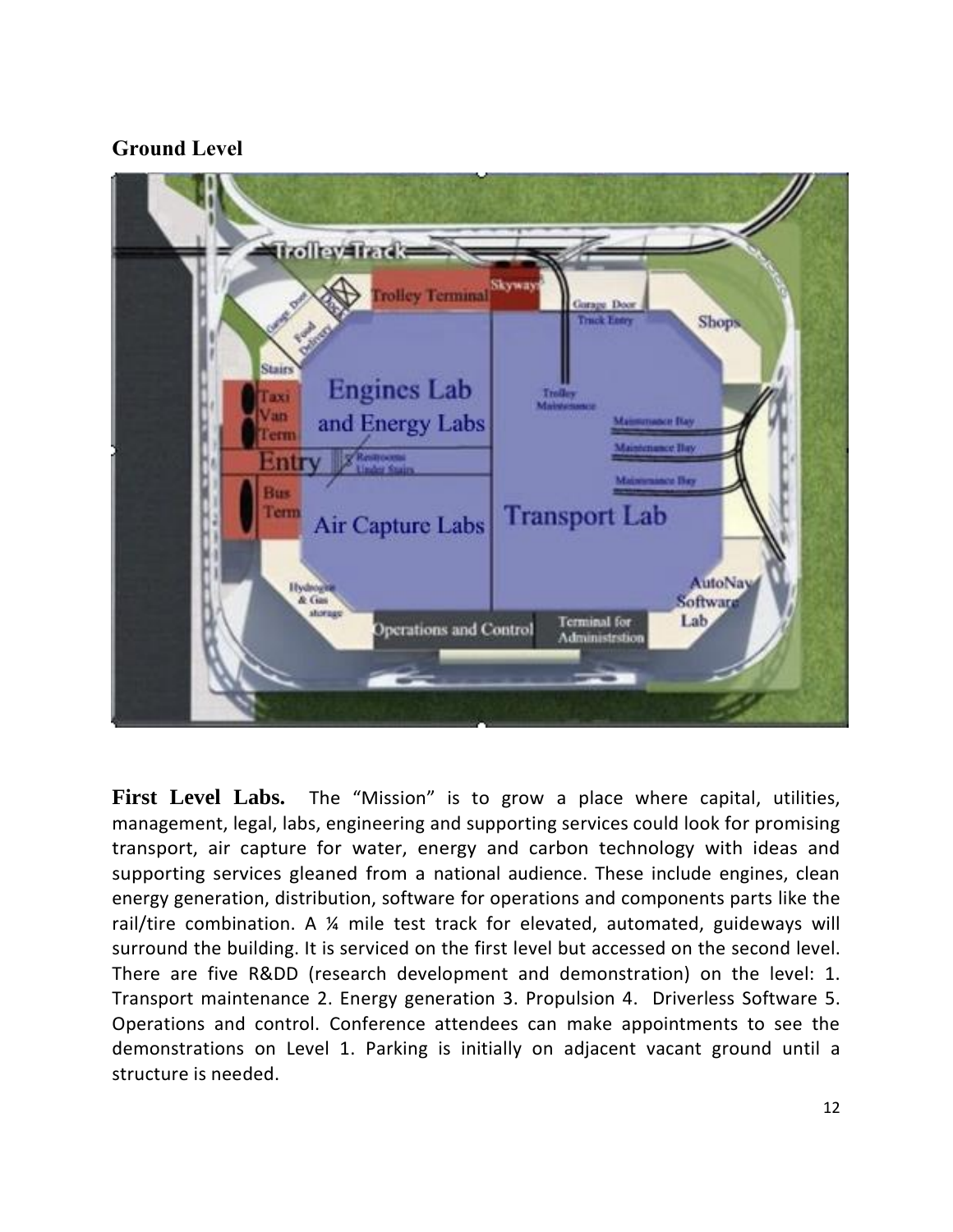### Management

**Lloyd Goff** -has more than 50 years putting projects together for Real Estate development and/or Sales. Educated in Architecture at the University of New Mexico in 1965 and was the University of Colorado's first Gradate for a 1971 Master's Degree in Urban and Regional Planning. A [design portfolio](http://lloydgoff.com/lg/newslideshow.htm) of more than 40 projects is available in his on-line Bio. Goff met Kent Bingham in 1995 who was Disney's former chief engineer for EPOCOT and for over twenty years they collaborated on Skyways, the Oasis Machine and Pedestrian Villages until his passing in 2018. Goff will be responsible for the Content of the Brain Trust.

**[Daren Dozier](https://apparent-technologies.com/!DozierResume-Cover2022.pdf)** is a computer information Technology Specialist. He builds web sites, works social media and manages companies' computer networks. The Tech Industry has been his career path for over twenty years. Recently he worked as an IT manager for Page 1 Solutions now Advice Media in Lakewood Colorado. His recent skill sets include G Suite Administration, Registrar Manager, (Go Daddy, Cloud Flare, Network Solutions, etc.) AWS Administrator, FTP Server Administrator, CentOS, MySQL, PostgreSQL, Apache / PHP, Windows Server Administrator, OSX Server Administrator, Linux Administrator, Automated Off-Site Backup and File Server Storage, Hardware VPN, Software VPN, Network Cabling, Fiber & Termination. He possesses all tools needed, crimper, toner, fish tape, tester, ladder, drill sets, and hand tools. Dozier will initially be responsible for selecting a new video conferencing program for the team, selecting new computer gear for the team, a website for team's private use, and a library of team documents using cloud storage. After that he will organize a computer team to design the Public Conversation for the first 12 months. After 6 months he will design a demonstration model of the dashboard of services for the Brain Trust.

**[Don](https://aspenhybridtechnologysolution.com/%20.) [Deptowicz-](https://aspenhybridtechnologysolution.com/%20.)** is a graduate of Purdue University in 1976 with a degree in Mechanical Engineering. He has worked most of his career in automotive and aerospace industries. He has global experience and knowledge in engineering, program management and manufacturing to drive innovation and fundamental changes in business processes to enable a Lean Enterprise. He will be the head of a new research program in an affiliated Joint Venture responsible for providing engineering, direction and solutions on Climate Tech. In this capacity, Don will supply Climate Tech data to the Brain Trust as a part time member.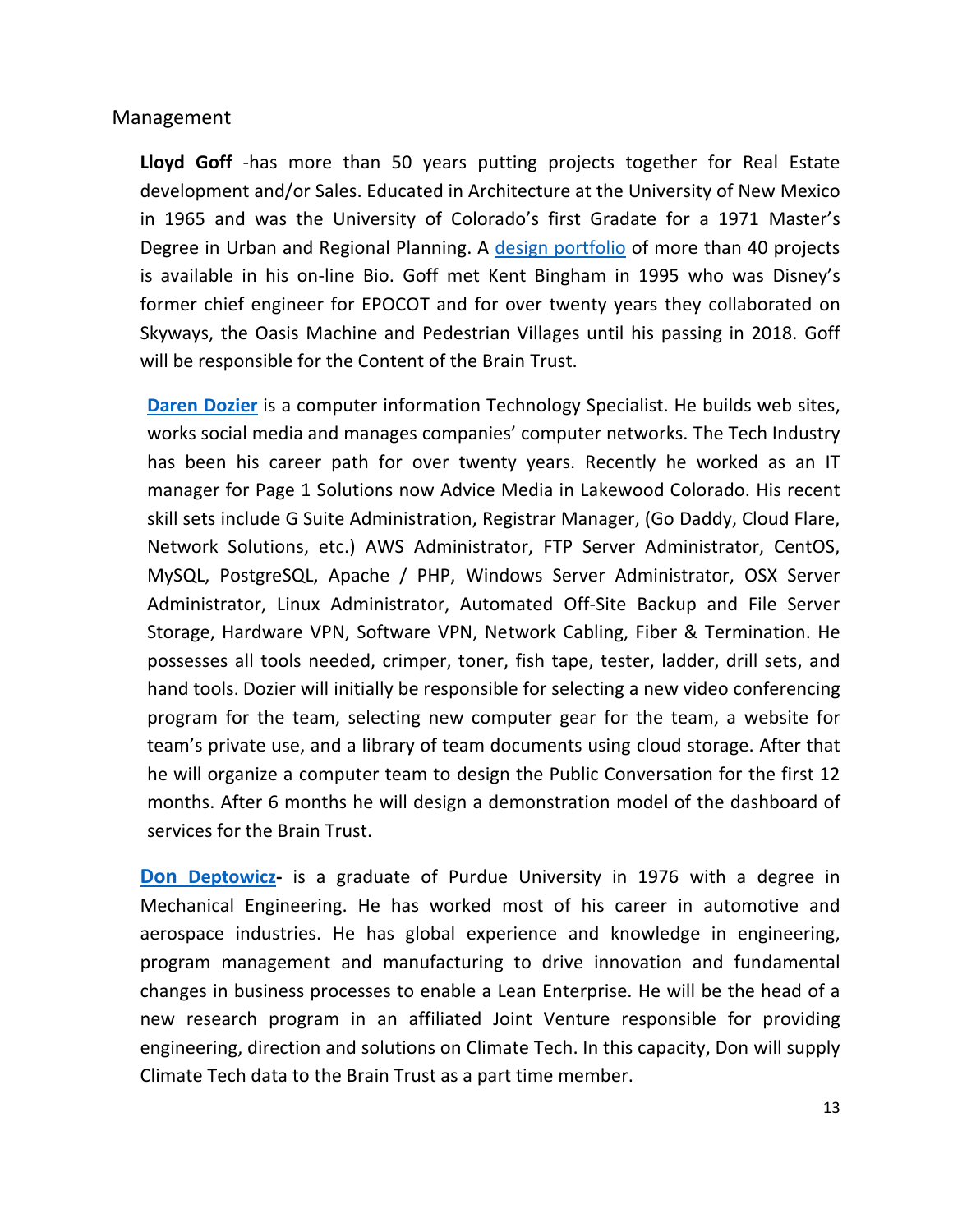Other team members- Over the years many professionals have worked on these projects, and they include people mostly available part time:

- \* An office manager
- \* Animator
- \* People who work in CAD
- \* Lawyers

.

- \* CPA
- \* Computer workers

### **Timelines for Brain Trust Development**



### **What gets done in each Phase**

1<sup>st</sup> Phase - Public Conversation 1-to 6 months \$1 Million for Start Up The funder agrees to the following mission and use of funds for Phase I. This will cover the costs for up to twelve (12) months to mobilize the company by building a professional team engineering and configuring an operating Public Conversation that is free to the users. This will include the computer operations of publishing a topic on Twitter Mondays and storing the responses during the week in the cloud for harvesting any good ideas about Climate Tech. As time allows a daily video conference will be developed to interact with an audience. Our future subscriber will mostly come from the Public Conversation. Over the 12 months advertising revenue will be developed to continue the Pulic Conversation after the initial funding is used up. The amounts shown are approximate and there is expected to some slop over between the phases

2<sup>nd</sup> Phase 7 to 12 months-packaging a Climate Tech Brain Trust This Business Plan allocates \$1 million to grow a team, find a facility, build studio sets, engage subcontractors, build a computer hub and prepare for the Dashboard phase. It incorporates four groups of services: 1. Data collected from other web sites and packaged into a usable format 2. Chat operators that interact with the membership for directions, introductions,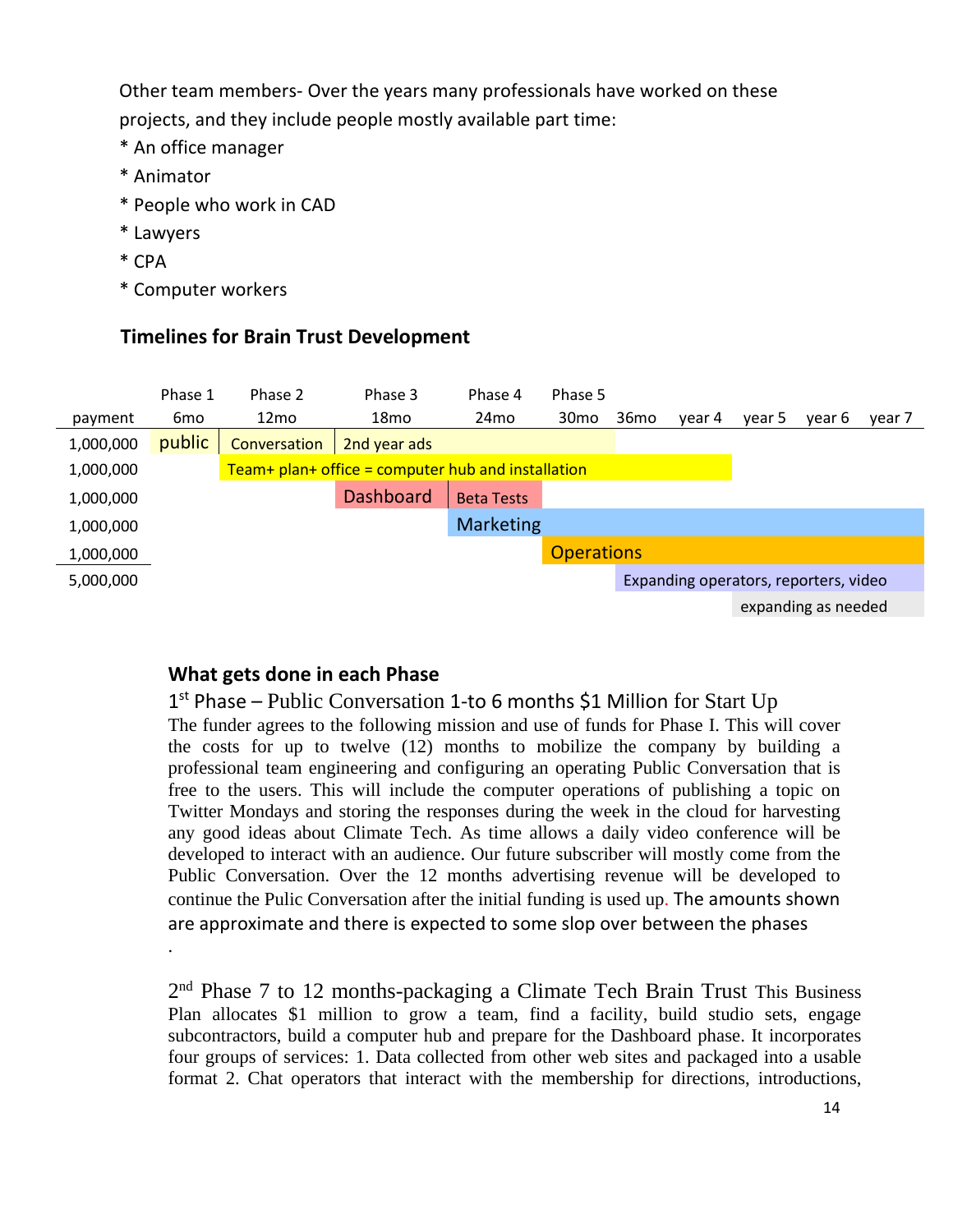inquiry and mixing 3. Technicians, logistics and maintenance people who make the information systems runs 4. A group producing, video, animation and virtual reality

 3rd Phase 13 to 18 months– A model of Dashboard of Services \$1 Million. Within 12 months of startup, the company should be ready to execute the Business Plan starting with the demonstration of a Dashboard of Services. This will be located on a new and more powerful web site than the Public Conversation. It will have interactive features that mix members with projects, capital, venders, events, conferencing and a library. The most common user interface will be a cell phone and someday it will be able to send Virtual Reality to a cell phone plugged into a viewing hood. Eventually it could grow into Spatial Computing. In this phase a 100 or more news subscription services at \$10 ave will be available to the research works collectively especially the remote workers.

4th Phase –19 to 24 months beta testing When the dashboard of Services becomes available, the company will gradually begin to invite groups to evaluate these services in exchange for free use. There are many companies and associations that can offer this to their membership and employees. The types of users will be varied and similar to the description of the Public Conversation at the beginning. Over 5000 beta testers are envisioned but as the operations start going well, many of these can be converted into subscribers.

5th Phase 25 to 36 months- begin marketing and start of revenues. The early subscribers are expected to come from the Beta Testers. The marketing program will have a focus on emails and social media. The costs is probably going to be an important factor, so discounting the first few months may get to an average price of \$75 during the startup. When the government begins to hold companies responsible for their emissions contributions the Brain Trust will be ready to assist and then the monthly subscribers will soar.

### **The Critical Year 3**

The third year will show the results of marketing and whether it is going to go slow or fast. When the pressure to find Climate solutions increases, it will increase the number of subscribers. Here is a conservative example in numbers:

| <b>REVENUES</b>                | Year 2 | <u>Year 3</u> | This is an illustration of how the business<br>model will work and not a projection of |
|--------------------------------|--------|---------------|----------------------------------------------------------------------------------------|
| Number of Subscribers          | 5,000  | 25,000        | sales revenues.                                                                        |
| Subscription fees per month    | \$0    | 75            | The Business Model forecasts the business                                              |
| Subscription revenues          | 0      | 22,500,000    | can operate on 50% for expenses and the                                                |
| Conference Attendance \$15     | 0      | $\gamma$      | other 50% goes to fund expansion of                                                    |
| Food and Beverage @ \$10av     | 0      |               | business and to dividends.                                                             |
| <b>GROSS INCOME</b>            | 0      | 22,500,000    |                                                                                        |
| <b>EXPENSES</b>                |        |               |                                                                                        |
| Rent 5,000 + $\omega$ \$25 psf |        | 25,000        |                                                                                        |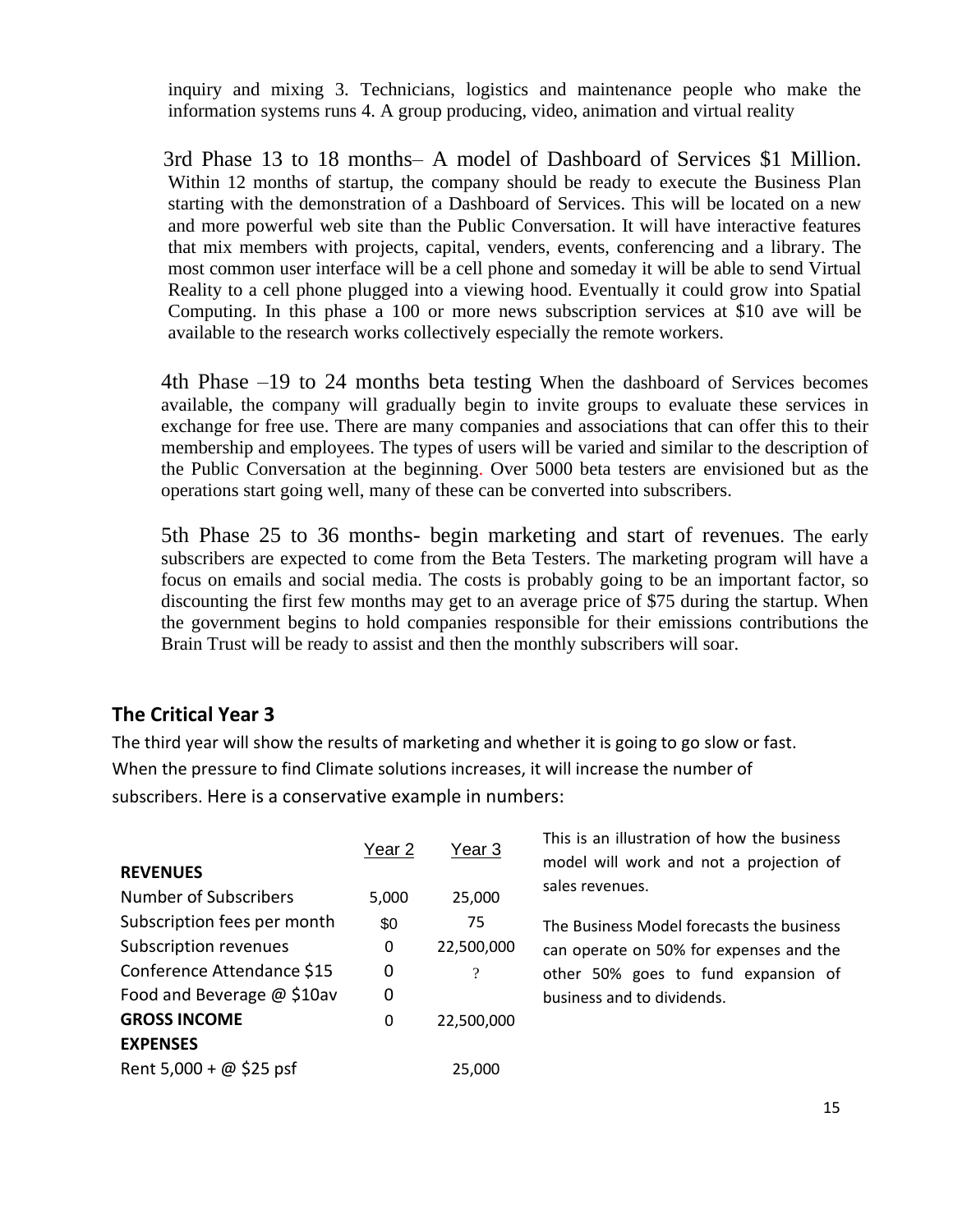| Utilities, Maintenance/ cleaning at 3% | 660,000    | Remote Workers. Some of the operators                |
|----------------------------------------|------------|------------------------------------------------------|
| Telecom at 4% of Revenues              | 900,000    | will work remotely and most of the                   |
| Software at 2% of Revenues             | 450,000    | researchers will work remotely. They will            |
| Marketing at 3% of Revenues            | 675,000    | database<br>share<br>of News<br>both<br>$\mathsf{a}$ |
| Operators at 7% of Revenues            | 1,575,000  | subscriptions that can be distilled into             |
| Admin & Reporters at 18% Revenues      | 4,050,000  | small information packages Using this new            |
| Technicians, logistics and maint 12%   | 2,700,000  | trend is one of the ways to save expenses.           |
| Video, Animation, virtual reality 8%   | 1,800,000  |                                                      |
| Travel at 1% of Revenues               | 225,000    |                                                      |
| Legal/CPA at .005% gross               | 112,500    |                                                      |
| RE & FFE taxes at 1.5%                 | 337,500    |                                                      |
| Insurance at 1%                        | 25,000     | With a \$5 million investment it looks               |
| <b>Total Expenses</b>                  | 12,880,000 | promising to get to this stage in three              |
| <b>Net Operating Income</b>            | 9,620,000  | years, the investors can get this back               |
| Preferred return at 6% on \$50M        | 0          | quickly as dividends over 3 to 4 years.              |
| Investors / Members at 50% NOI         | 4,810,000  | After that is time for the liftoff stage with        |
| Available for Re-investment            | 4,810,000  | exponential growth                                   |

**The Network Effect -** As more people use the Brain Trust services more people will talk and it can become the place to go to get Climate Tech information. Remember the size of the market will be in the \$trillions, so the Brain Trust will attract subscribers. The *Network Effect* is the force behind most successful companies in the last 20 years. So consider the attainable scenario.

**The Lift off Stage** – Two things should come together to create exponential growth. The first is to find an expansion partner early that sees the opportunity to use their IT and inhouse talent. Silicon Valley companies are a logical place to look as are national news organization like CNN, Reuters, Bloomberg ect. The second is to make some organization a deal to build a conference center somewhere using the Brain Trust as a tenant.

**Other Sources of Revenue** -[Grants.gov](https://www.grants.gov/) - The US Government just announced a consolidation of all their decentralized grant making apparatus into a single place to look for money from the 20 or so government agencies. We have previously used Mary Orland an experienced grant maker to apply for projects in the past. The desire of the government to get anything going is growing and they have allocated \$35 Billion for investments. Grants should be a new department in our thinking. The government centralizing